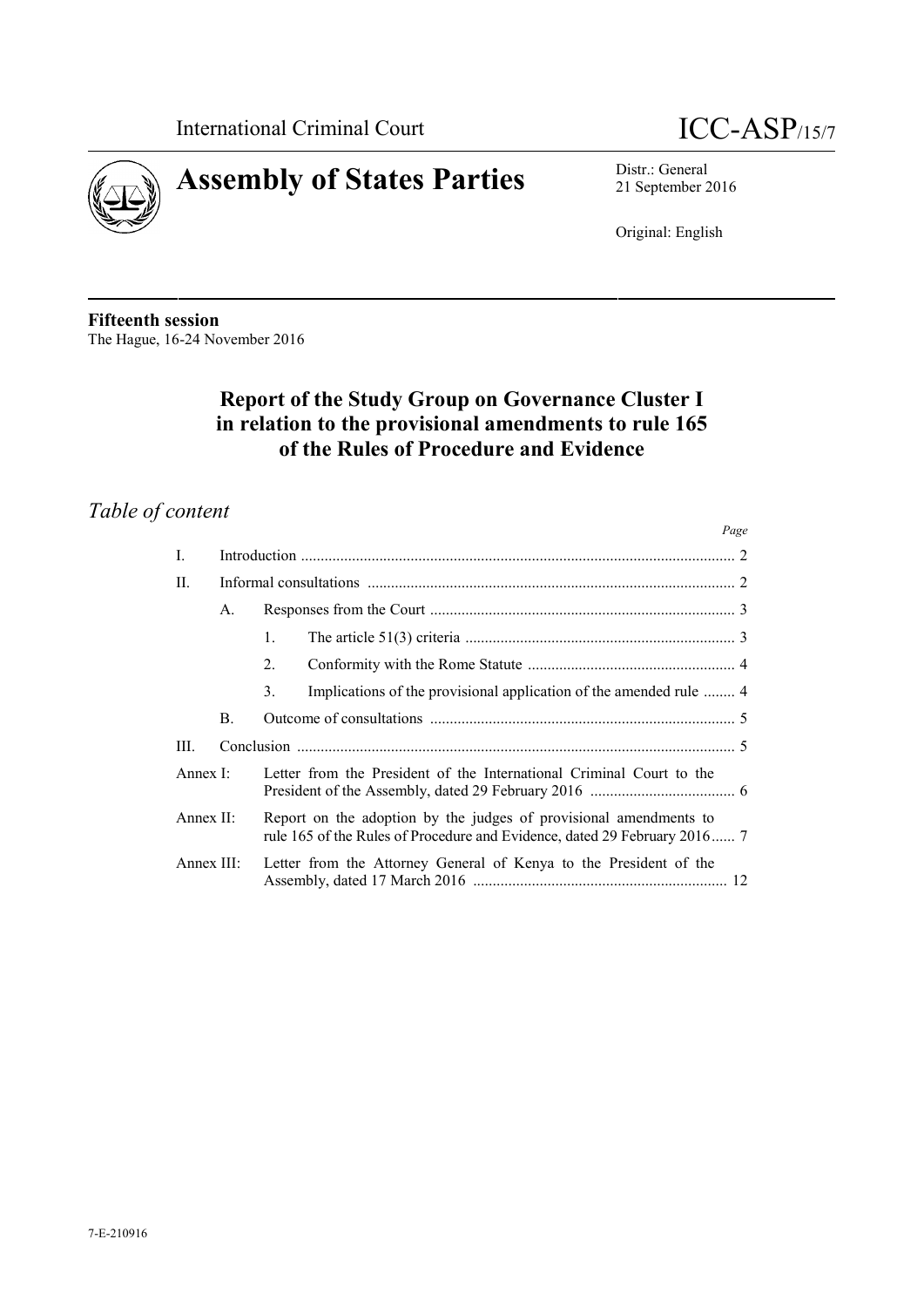# **I. Introduction**

1. On 10 February 2016 the judges, acting in plenary, adopted provisional amendments to rule 165 of the Rules of Procedure and Evidence ("Rules") under article 51(3) of the Rome Statute ("Statute"). The adoption of the provisional amendments was communicated to the President of the Assembly of States Parties (the Assembly) by the letter from the President of the ICC dated 29 February 2016 (annex I). That letter included the attached report entitled "Report on the Adoption by the judges of provisional amendments to rule 165 of the Rules of Procedure and Evidence" (annex II).

2. Article 51(3) of the Statute provides as follows:

"After the adoption of the Rules of Procedure and Evidence, in urgent cases where the Rules do not provide for a specific situation before the Court, the judges may, by a twothirds majority, draw up provisional Rules to be applied until adopted, amended or rejected at the next ordinary or special session of the Assembly of States Parties."

3. As this was the first time the procedure in article 51(3) of the Statute had been exercised, the Bureau considered the matter and in its meeting on 1 April 2016 determined that the provisional amendments would be discussed in the framework of the Study Group on Governance ("SGG") in The Hague and then continue to be discussed in the Working Group on Amendments ("WGA") in New York, as that process would allow States Parties to prepare themselves for consideration of the amendments at the fifteenth session of the Assembly.

# **II. Informal consultations**

4. The SGG met in Cluster I on three occasions for informal consultations regarding the provisional amendments. The consultations took place on 3 May, 19 May, and 21 June. At these consultations States Parties had the opportunity to express their views on the provisional amendments. States Parties were also invited to provide written comments to the co-chairs of the SGG or the co-focal points of Cluster I. The Principal Legal Adviser to the Presidency of the Court, Mr. Hirad Abtahi, was invited to attend the consultations to provide the background to the Judges' decision and to answer questions from States. At the meeting on 19 May, in addition to the Court's report, States Parties also had before them a letter, dated 17 March 2016, from the Attorney General of Kenya to the President of the Assembly regarding the provisional amendment (annex III).

5. The representative of the Presidency set out the rationale for and substance of the amendments as outlined in the President's letter and the Court's report. As set out in the report, the amendments were made to rule 165, which governs the investigation, prosecution and trial of "offences against the administration of justice" pursuant to article 70 of the Statute. The amendments sought to simplify and expedite article 70 proceedings by allowing for the respective functions of the Pre-Trial and the Trial Chamber to be exercised by a chamber of one judge instead of a chamber of three judges, and allowing for appeal proceedings to be conducted by a panel of three judges instead of the Appeals Chamber. The report noted that the judges had adopted the provisional amendments under article 51(3) due to the urgency created by resource constraints facing the judiciary.

- 6. The discussions during the informal consultations focused on three areas:
	- (a) whether the criteria under article 51(3) had been met;
	- (b) the conformity of the amendments with the Statute; and
	- (c) the implications of the provisional application of the amended rule.

7. The majority of States Parties who spoke during the consultations expressed their support for the provisional amendments and considered that they had met the article 51(3) criteria. These States generally concurred with the rationale behind the amendments and considered the amendments to be in conformity with the Statute. Some States expressed their confidence in the conformity of the rule with the Statute because the Court's Advisory Committee on Legal Texts (ACLT) and the judges had unanimously so concluded. The amendments were also welcomed by some States as an effort by the judges to enhance the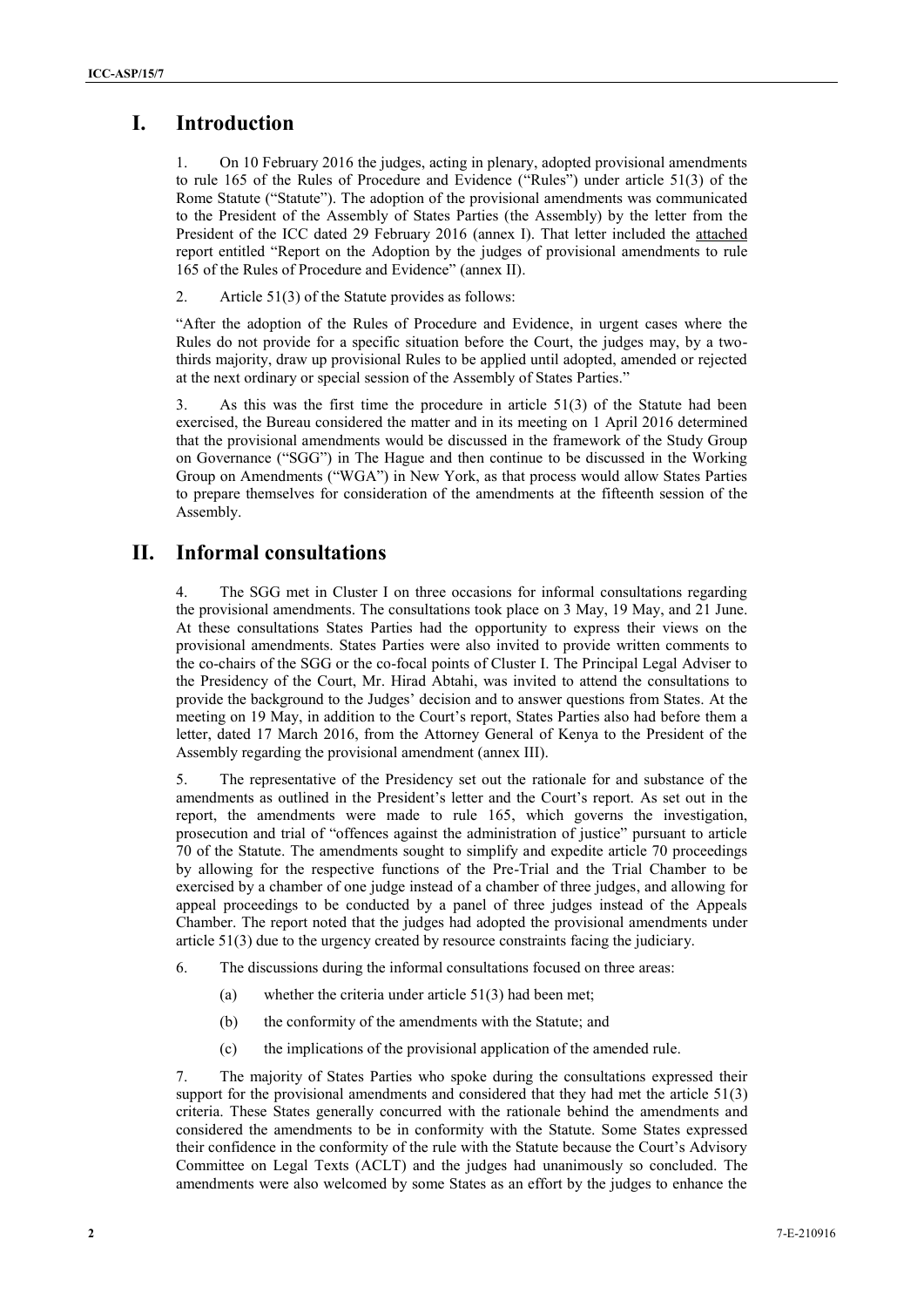efficiency and effectiveness of the proceedings, to the benefit of the victims and the accused, making best use of the limited resources, and thereby contributing to the Court's credibility.

8. Other States expressed concerns with the adoption of the provisional amendments by the judges. Some questioned whether the circumstances met the article 51(3) requirements of "urgency" and whether it could be said that the Rules did "not provide for a specific situation before the Court". Some raised concerns regarding the conformity of the amended rule 165 with the Statute, in particular with regards to articles  $39(2)(b)$ ,  $51(5)$ , 74(1) and 82(1)(d). One State considered the amendments to be ultra vires. Some also raised issues concerning the implications of the application of the provisional rule, and in particular what would happen if the amended rule was applied before the Assembly considered the matter and the Assembly subsequently rejected or amended the amendments.

9. Delegations stressed the importance of structured dialogue between States Parties and the Court in matters related to amendments. Some delegations suggested that the Court make efforts, whenever possible, to submit amendment proposals to States Parties before provisional adoption.

### **A. Responses from the Court**

#### **1. The article 51(3) criteria**

10. In response to questions about the application of the criteria in article 51(3), the representative of the Presidency indicated that the judges considered article 51(3) to be applicable in these circumstances because the Rules did not provide for a specific situation, i.e. the situation of an extensive drain on judicial resources caused by the allocation of judicial resources to peripheral article 70 proceedings at the same time as the Court's workload on article 5 core crimes trials was continuing to increase. The representative of the Presidency also noted that the judges considered that the article 51(3) requirement of "urgency" was met in the circumstances. The representative observed that there were at least two types of urgent situations that might be envisaged:

(a) an urgency which exists at the outset, necessitating an almost immediate response; and

(b) an urgency which becomes apparent over time in view of relevant contextual elements. It was this second scenario that had led the judges to adopt provisional rule 165.

11. By way of elaboration, the representative noted that as a result of recent experiences (for example the *Bemba et al* case under article 70, where the pre-trial phase had taken the same amount of time as article 5 core crimes proceedings, and the trial phase had, thus far, taken 18 months) it had become evident to the Court that such a commitment of judicial resources to article 70 proceedings was not commensurate to the relationship between article 5 core crimes proceedings (which the Court was established to address) and article 70 proceedings (which were ancillary in nature). Therefore, the representative noted, the Court had felt that the Rules should provide for the possibility of addressing article 70 cases in a manner commensurate to their ancillary nature. On the timing of the adoption of the amendments, the representative of the Presidency recalled that, as set out in the report of the Working Group on Lessons Learnt to the fourteenth session of the Assembly, $<sup>1</sup>$  the</sup> ACLT had finalized its work on this issue at the end of September 2015, at which point it had been considered too late to submit the proposals to the Assembly for consideration at its fourteenth session. On the other hand, it had also not been considered appropriate to wait for the fifteenth session of the Assembly. The representative of the Presidency noted that as of February 2016, when they adopted provisional rule 165, the overwhelming majority of the judges were sitting in two or more Chambers. Given the limitations on judges sitting in multiple Chambers, as well as the mounting number of trials, the judges had considered it necessary to adopt provisional rule 165 under article 51(3).

<sup>1</sup> ICC-ASP/14/30, annex II.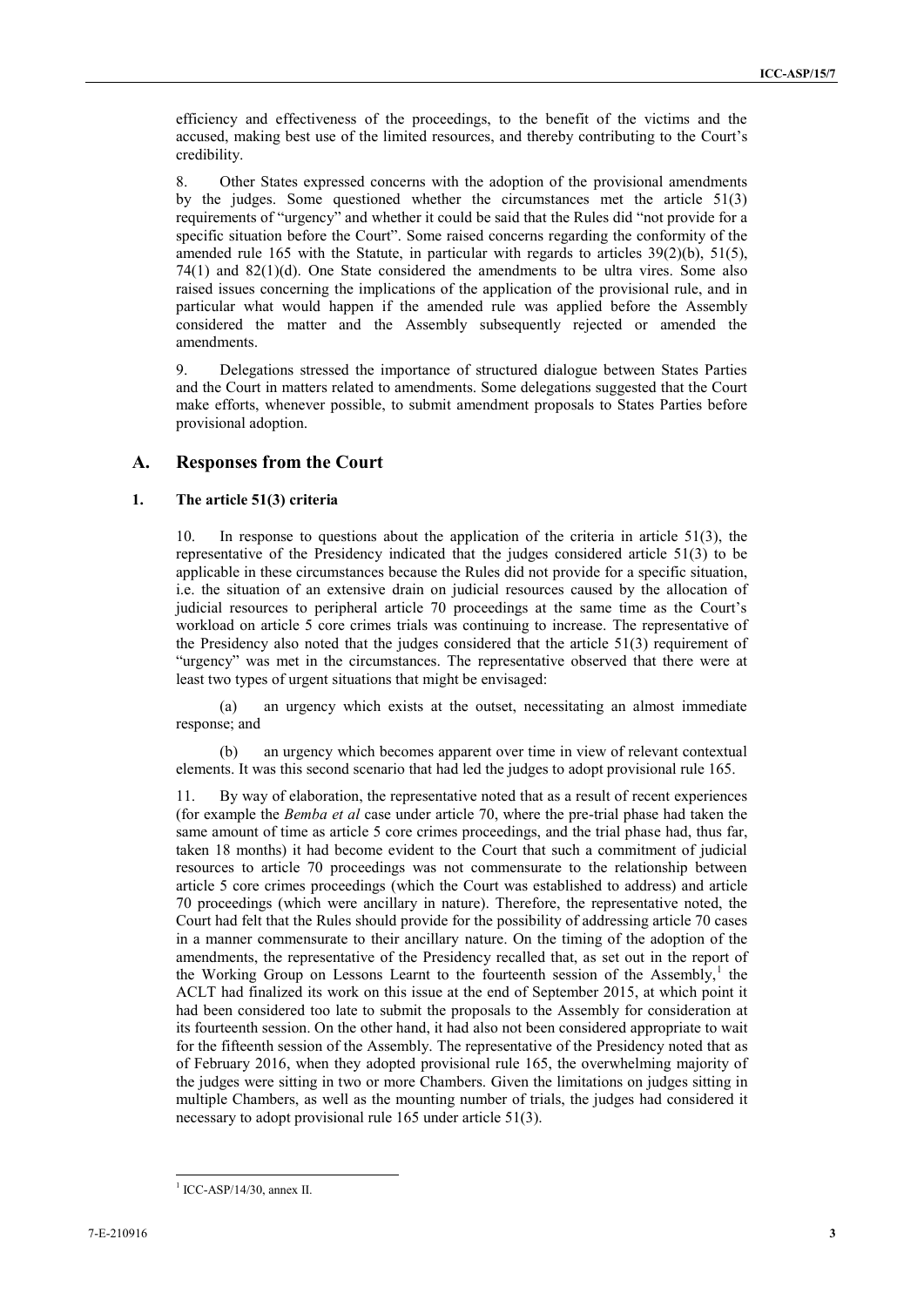### **2. Conformity with the Rome Statute**

12. In response to the concerns regarding the conformity of the amendments with the Statute, the representative of the Presidency stressed that the Statute and the Rules expressly envision a difference in nature between article 5 core crimes and article 70 proceedings. He noted that article 70(2) states that the "principles and procedures" governing the Court's exercise of jurisdiction over article 70 cases shall be those provided by the Rules. Unlike for article 5 core crimes, the drafters of the Statute had clearly not considered it necessary to address these principles and procedures in the Statute itself. In addition, article 70(3), which provides for more limited sanctions for article 70 offences than for article 5 crimes, also distinguishes between articles 5 and 70 offences. Finally, article 70(4)(b) grants express power for the Court to request that a State Party submit an article 70 case to its national competent authorities. The representative of the Presidency highlighted that these provisions clearly marked article 70 proceedings as being ancillary in nature and thus distinguished between the procedures and principles governing article 5 core crimes and those governing article 70 offences.

13. In addition, the representative of the Presidency noted that the Rules themselves expressly foresee the possibility that the rules applicable to article 70 proceedings may differ from those applicable to article 5 core crime proceedings. The Rules' chapter 9 ("Offences and misconduct against the Court") already excludes and/or varies the application of specific provisions of the Statute. In particular, according to rule 163(1), the Statute and the Rules shall apply *mutatis mutandis*, "unless otherwise provided in sub-rules 2 and 3, rule 162 and rules 164 to 169". Accordingly, the other provisions of the Statute and Rules apply by default only in the absence of more specific rules. Furthermore, rule 165 itself departed quite substantively from the Statute even prior to its provisional amendment. For example, rule 165(3) provided that confirmation of charges occurred through written submission, thus departing from article 61 of the Statute. rule 165(2) provided that articles 53 ("Initiation of an investigation") and 59 ("Arrest proceedings in the custodial State") of the Statute did not apply; rule 164 provided for a five year period of limitation to initiate investigation/prosecution; and rule 163(2)-(3) provided that Parts 2 ("Jurisdiction, admissibility and applicable law") and 10 ("Enforcement") of the Statute would, largely, not apply. A practical consequence, for example, was that there is no review concerning reduction of sentences (article 110) conducted in respect of article 70 proceedings. Accordingly, the regime already established in the Rules was one in which article 70 proceedings were ancillary and the procedures which applied differed from those applicable in article 5 core crime proceedings.

14. The representative of the Presidency further noted that the Statute and the Rules were also consistent with the notion of legal functions being performed by one judge. Article 57(2)(b) already allows a Pre-Trial Chamber single judge to exercise a range of functions and powers. Article 64(8)(b) provides that the Presiding Judge of a Trial Chamber may "give directions for the conduct of proceedings". rule 132 *bis*, as adopted by the Assembly in 2012, provides for a single judge to assume certain functions for the preparation of trial.

15. In response to a query regarding the links between judicial decisions on legal aid in the *Bemba* case for article 5 crimes and article 70 offences, the representative of the Presidency noted that the question of the number of judges who would sit at different stages of the proceedings was an institutional issue, whereas the decisions on legal aid for article 5 and article 70 trials were of a judicial nature. He recalled that the Assembly had invited the Court to explore policy options for the quantum of legal aid for article 70 offences in the context of its current legal aid policy.

#### **3. Implications of the provisional application of the amended rule**

16. With regards to the issue of the implications of the provisional operation of the amended rule, and in particular what would happen if the amended rule was applied before the Assembly considered it and the Assembly subsequently decided to amend or reject it, the representative of the Presidency noted that any such questions would be addressed judicially in accordance with the Court's legal texts. He recalled that, recently, on the question of any retroactive application of amended rule 68 (as adopted by the Assembly at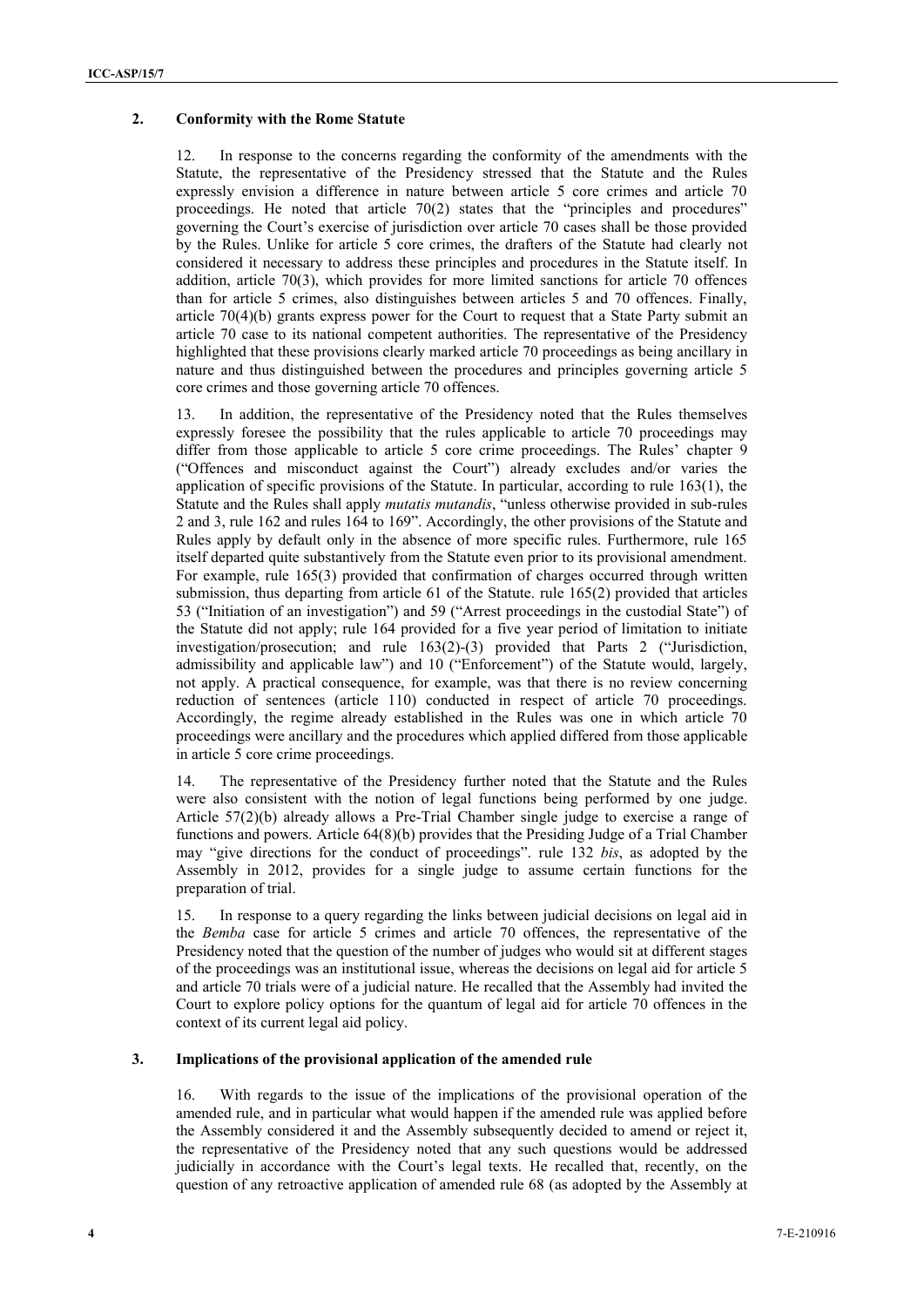its twelfth session) in the Ruto case, the accused were granted leave to appeal by the Trial Chamber, and the Appeals Chamber duly rendered a decision. Accordingly, the question of retroactive application of provisional rule 165 was a matter which would be subject to judicial determination, on a case-by-case basis. It would also be open to the Assembly to discuss this issue when it considered the provisional amendments.

## **B. Outcome of consultations**

17. At the last of the three series of informal consultations there was one State that had a significant objection to the amendments and one State which had concerns that were still under consideration. It was therefore clear that although the majority of States Parties supported the adoption of the amended rule by the Assembly, there was no final view on the matter at this stage.

## **III. Conclusion**

18. As no final view could be reached by the SGG, it was not in a position to make a concrete recommendation to the WGA. The SGG therefore decided to refer the provisional amendments to the WGA, together with the views expressed and the responses from the representative of the Presidency. The WGA could then pursue the discussion with a view to making an appropriate recommendation to the Assembly.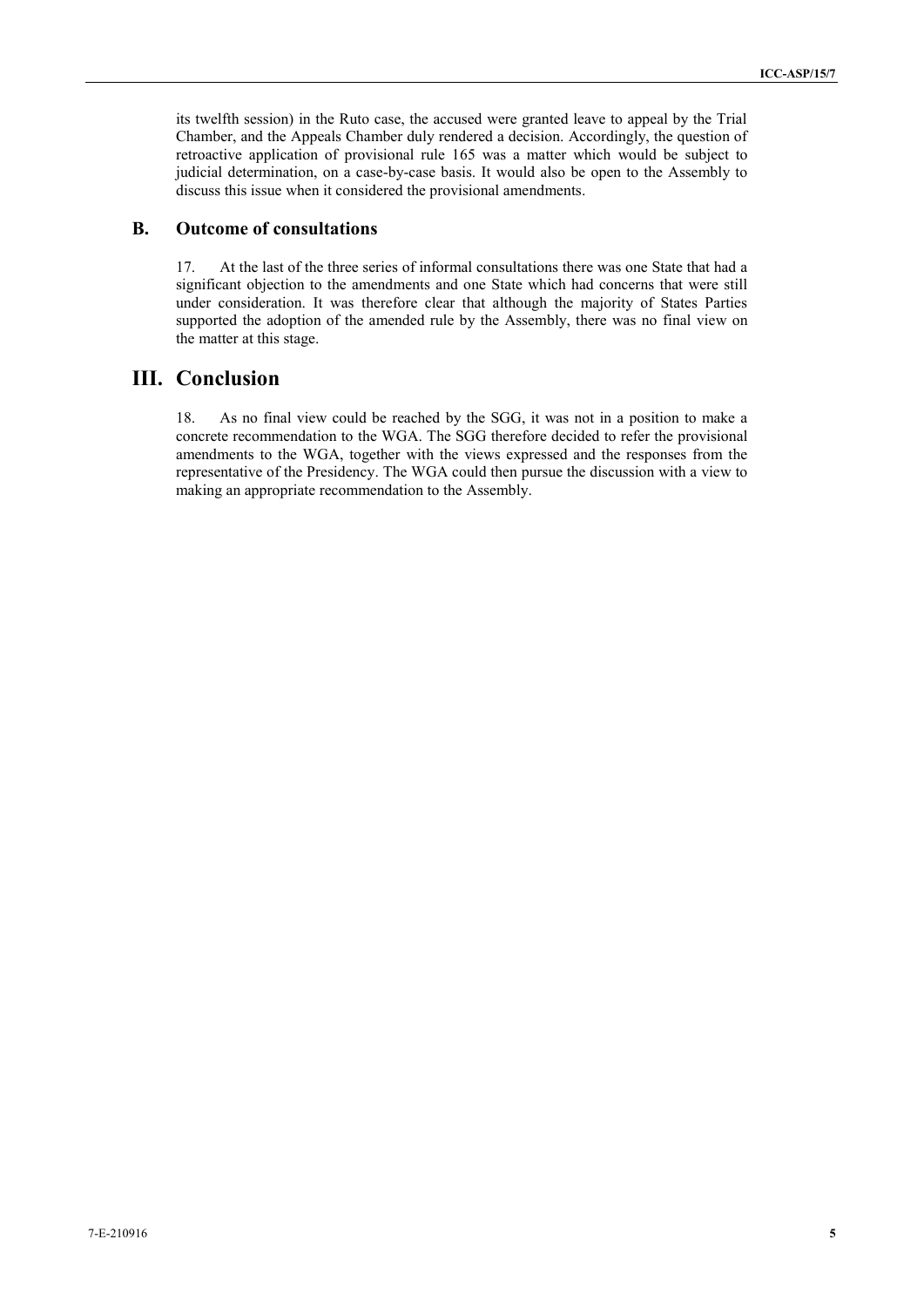## **Annex I**

# **Letter from the President of the International Criminal Court to the President of the Assembly, dated 29 February 2016**

### Dear President Kaba,

I have the honour to inform you that, on 10 February 2016, the judges of the Court, acting in plenary, adopted provisional amendments to rule 165 of the Rules of Procedure and Evidence ("Rules ), which governs the investigation, prosecution and trial of "offences against the administration of justice pursuant to article 70 of the Rome Statute ("Statute ). The provisionally amended rule 165 simplifies and expedites article 70 proceedings by allowing for the respective functions of the Pre - Trial and the Trial Chamber to be exercised by a chamber of one judge instead of a chamber of three judges. The provisionally amended rule 165 further allows for appeal proceedings to be conducted by a panel of three judges instead of the Appeals Chamber. The provisional amendments reflect the outcome of Court-wide consultations through the Advisory Committee on Legal Texts.

This provisional amendment was adopted in accordance with article 51(3) of the Statute which provides that, in urgent cases where the Rules do not provide for a specific situation before the Court, a two-thirds majority of the judges may draw up a provisional rule to be applied until adopted, amended or rejected by the Assembly of States Parties. The judges acted under article 51(3) to adopt the provisional amendments due to the urgency created by current re source constraints facing the judiciary.

Pursuant to article 51(3) of the Statute, you are requested to arrange for the Assembly of States Parties to consider whether to adopt, amend or reject this provisional amendment at the next ordinary or special session of the Assembly of States Parties.

The provisional amendments to rule 165 are also accompanied by a related amendment to the Regulations of the Court, regulation 66 *bis*, which was adopted by the judges at the same plenary session. In the event that provisional rule 165 is either amended or rejected by the Assembly of States Parties, the judges of the Court will promptly amend or annul regulation 66 *bis*, as appropriate.

I attach, for transmittal to all States Parties, a "Report on the Adoption by the Judges of Provisional Amendments to rule 165 of the Rules of Procedure and Evidence which details the amendments and outlines the procedural steps taken in this process.

Please accept, President Kaba, the assurances of my highest consideration.

*[Signed]* Silvia Fernandez de Gurmendi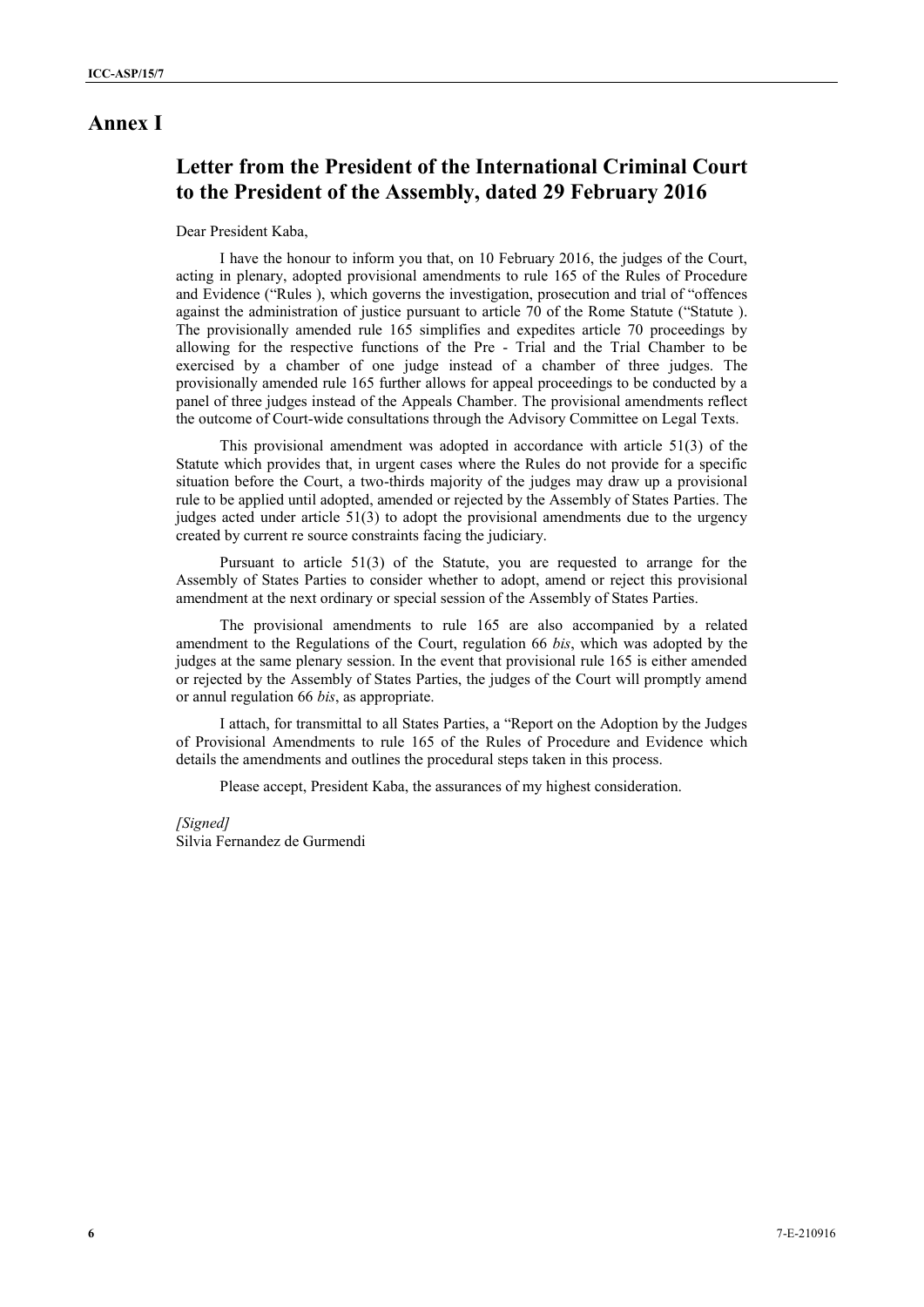# **Annex II**

# **Report on the adoption by the judges of provisional amendments to rule 165 of the Rules of Procedure and Evidence, dated 29 February 2016**

## **A. Introduction**

1. This report is presented to the Assembly of States Parties in order to inform States Parties that, on 10 February 2016, the judges of the International Criminal Court ("Court"), acting in plenary, adopted provisional amendments to rule 165 of the Rules of Procedure and Evidence ("Rules"), which governs the investigation, prosecution and trial of "offences against the administration of justice" pursuant to article 70 of the Rome Statute ("Statute"). This provisional amendment was adopted in accordance with article 51(3) of the Statute which provides that, in urgent cases where the Rules do not provide for a specific situation before the Court, a two-thirds majority of the judges may draw up a provisional rule to be applied until adopted, amended or rejected by the Assembly of States Parties. At the same time, the judges also adopted a related amendment to the Regulations of the Court ("Regulations").

2. The provisional amendments to rule 165 reflect Court-wide consultation, having been recommended by the Advisory Committee on Legal Texts ("ACLT"). As provided in regulation 4(1) of the Regulations, the ACLT is composed of three judges (one from each Division), one representative from the Office of the Prosecutor ("OTP"), one representative from the Registry and one representative of counsel included in the list of counsel.

3. The provisionally amended rule 165 simplifies and expedites article 70 proceedings by allowing for the respective functions of the Pre-Trial and the Trial Chamber, including the confirmation of charges and the trial, to be exercised by a chamber of one judge instead of a chamber of three judges. The provisionally amended rule 165 further allows for appeal proceedings to be conducted by a panel of three judges instead of the Appeals Chamber.

### **B. The legal framework for article 70 proceedings**

4. Article 70 of the Statute governs "Offences against the administration of justice". Paragraph 2 of article 70 provides, *inter alia*, that "[t]he principles and procedures governing the Court's exercise of jurisdiction over these offences shall be those provided for in the Rules of Procedure and Evidence".

5. The drafting history of article 70 indicates that "many delegations" were concerned "that various principles and procedures in the Statute were not appropriate for non-core crimes."<sup>1</sup> However, "[g]iven the complexity of devising an appropriate procedure for prosecuting these offences and the little time available in Rome to resolve these issues, the conference decided as a general matter to leave elaboration of more detailed standards to the Rules."<sup>2</sup> The resulting language of paragraph 2 is "the general delegation of authority given to the drafters of the Rules" to devise procedures relating to article 70 offences.<sup>3</sup>

6. Rules 162-169 elaborate the principles and procedures governing article 70 offences. Rule 163 explains the relationship between the Statute and the Rules with respect to article 70 offences and provides, in paragraph 1, that "[u]nless otherwise provided in sub-rules 2 and 3, rule 162 and rules 164 to 169, the Statute and the Rules shall apply *mutatis mutandis* to the Court's investigation, prosecution and punishment of offences defined in Article 70."<sup>4</sup>

<sup>1</sup> Donald K. Piragoff, "Article 70", *in* COMMENTARY ON THE ROME STATUTE OF THE INTERNATIONAL CRIMINAL COURT - OBSERVER'S NOTES, ARTICLE BY ARTICLE 1751, 1755 (Otto Triffterer and Kai Ambos, eds., 3d ed. 2016). Indeed, one commentator has observed that "[t]he term 'offences' used in the title of article 70 distinguishes the concept from 'crimes within the jurisdiction of the Court'." William A. Schabas, "Article 70", *in* THE INTERNATIONAL CRIMINAL COURT: A COMMENTARY ON THE

<sup>&</sup>lt;sup>2</sup> Piragoff, "Article 70", *supra* note 1, at 1755.

<sup>3</sup> *Id*. at 1757.

<sup>4</sup> *See also* Hakan Friman, "Offences and Misconduct Against the Court", *in* THE INTERNATIONAL CRIMINAL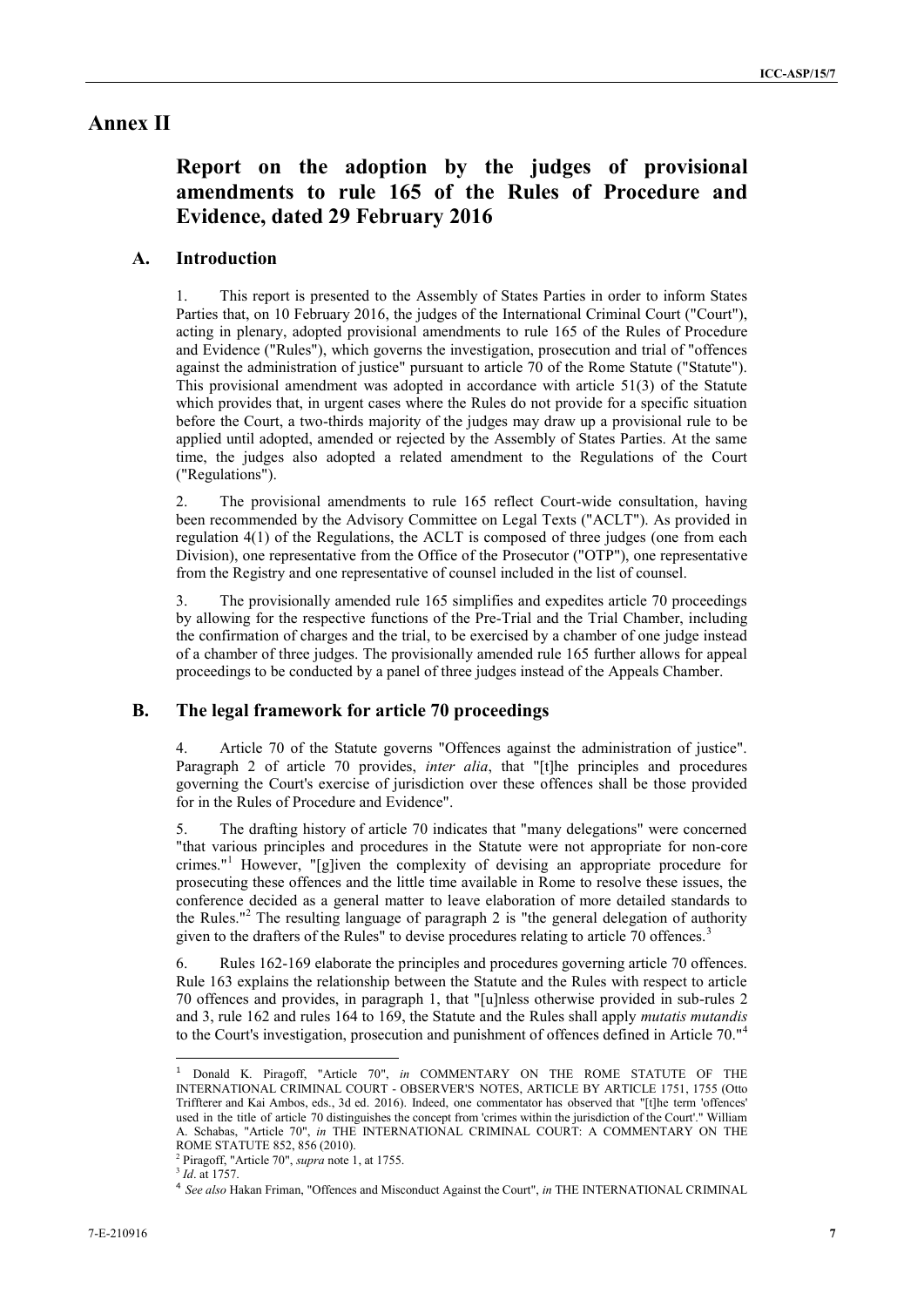This principle is subject to paragraphs 2 and 3, which exclude the application of Parts 2 ("Jurisdiction, admissibility and applicable law") and 10 ("Enforcement") of the Statute, with some limited exceptions, to article 70 offences.

7. The drafting history of the Rules reveals that during the discussions regarding the procedure for article 70 offences, "it was suggested that in dealing with such offences, a single judge would suffice for the Pre-Trial and Trial Chambers and a panel of three judges for the Appeals Chamber."<sup>5</sup>

### **C. Provisionally amended rule 165**

8. The provisional amendments to rule 165 stem from the recognition that the nature and gravity of offences under article 70 differ markedly from those under article 5 and that the procedure governing article 70 proceedings should reflect that difference. Jurisdiction over article 70 offences should be exercised in an expeditious and simple manner. In particular, it does not appear necessary for the confirmation of charges and trial for such offences to be respectively carried out by three judges, along with five judges to review decisions on appeal. Following the examples of other criminal tribunals, in particular the Special Court of Sierra Leone (SCSL) and the Special Tribunal for Lebanon (STL), $6$  rule 165 has been provisionally amended so that the confirmation of charges hearing and the trial be respectively conducted by one judge and the appeals by a panel of three judges. I

9. The legal basis for the provisional amendment is clear. As noted at paragraph 4 above, the plain language of article 70(2) of the Statute indicates that a distinct procedural regime for article 70 offences may be provided for in the Rules. This reading of article 70(2) is further buttressed by the drafting history of article 70(2) as described in Part II of this Report.

10. In accordance with the clear mandate in article 70(2) to include further principles and procedures in the Rules, the provisional amendments introduced by the judges to rule 165 are as follows:

COURT: ELEMENTS OF CRIMES AND RULES OF PROCEDURE AND EVIDENCE 605, 608 (Roy S. Lee ed., 2001) ("As the Final Report of the Preparatory Committee had pointed out, article 70 should not be considered in isolation; the question was how it should relate to other provisions of the Statute. The method developed by the experts [...] was to work on the assumption that all provisions of the Statute were also applicable to the offences under article 70, unless excluded or modified in the Rules. This principle was established in [...] rule 163 [...]").<br>
<sup>5</sup> *Id.* at 614. Some delegations expressed opposition to this proposal on the ground that it "was in the Statute (in particular article 39, paragraph 2 (b)), except regarding the Pre-Trial Chamber." *Id*. at 615. The delegations could not agree on this point "and the rule on reduced chambers had to be deleted." *Id*.

Rule 77 of the SCSL RPE provides that "[w]hen a Judge or Trial Chamber has reason to believe that a person may be in contempt . . . , it may: (i) deal with it summarily; (ii) refer the matter to the appropriate authorities of Sierra Leone; or (iii) direct the Registrar to appoint an experienced independent counsel". Where an independent counsel has been appointed, he investigates the matter and reports back to the Chamber as to whether there are sufficient grounds to initiate proceedings. If the Chamber is satisfied, it may "direct the independent counsel to prosecute the matter." Importantly, "a single judge of any Trial Chamber", rather than a Trial Chamber of three judges, may be appointed to hear cases which the independent Counsel is directed to prosecute. Appeals may be heard by a bench of at least three but fewer than five judges of the Appeals Chamber.

Rule 60 *bis* of the STL RPE, which was introduced on 20 February 2013, introduces the concept of a single "Contempt Judge" who will hear contempt cases. Pursuant to the amendment, once a Judge or Chamber has received information that contempt might have occurred, he or it must "refer the matter to the President for referral to a Contempt Judge", submitting supporting material where appropriate. The amendment provides that a Contempt Judge is designated by the President, to hear cases of offences against the administration of justice. The designation is made from a predetermined roster of all Judges of the Tribunal, in accordance with a Practice Direction issued by the President (Practice Direction on Designation of Judges in Matters of Contempt, Obstruction of Justice and False Testimony, 27 Feb. 2015). If the Contempt Judge "considers that there are sufficient grounds to proceed against a person for contempt, he may . . . direct the Prosecutor to prosecute the matter", direct the Registrar to appoint an *amicus curiae* to investigate the matter or initiate proceedings himself. Any decision by the Contempt Judge disposing of the case is subject to appeal to a three-judge bench designated by the President from a pre-determined roster in accordance with the Practice Direction.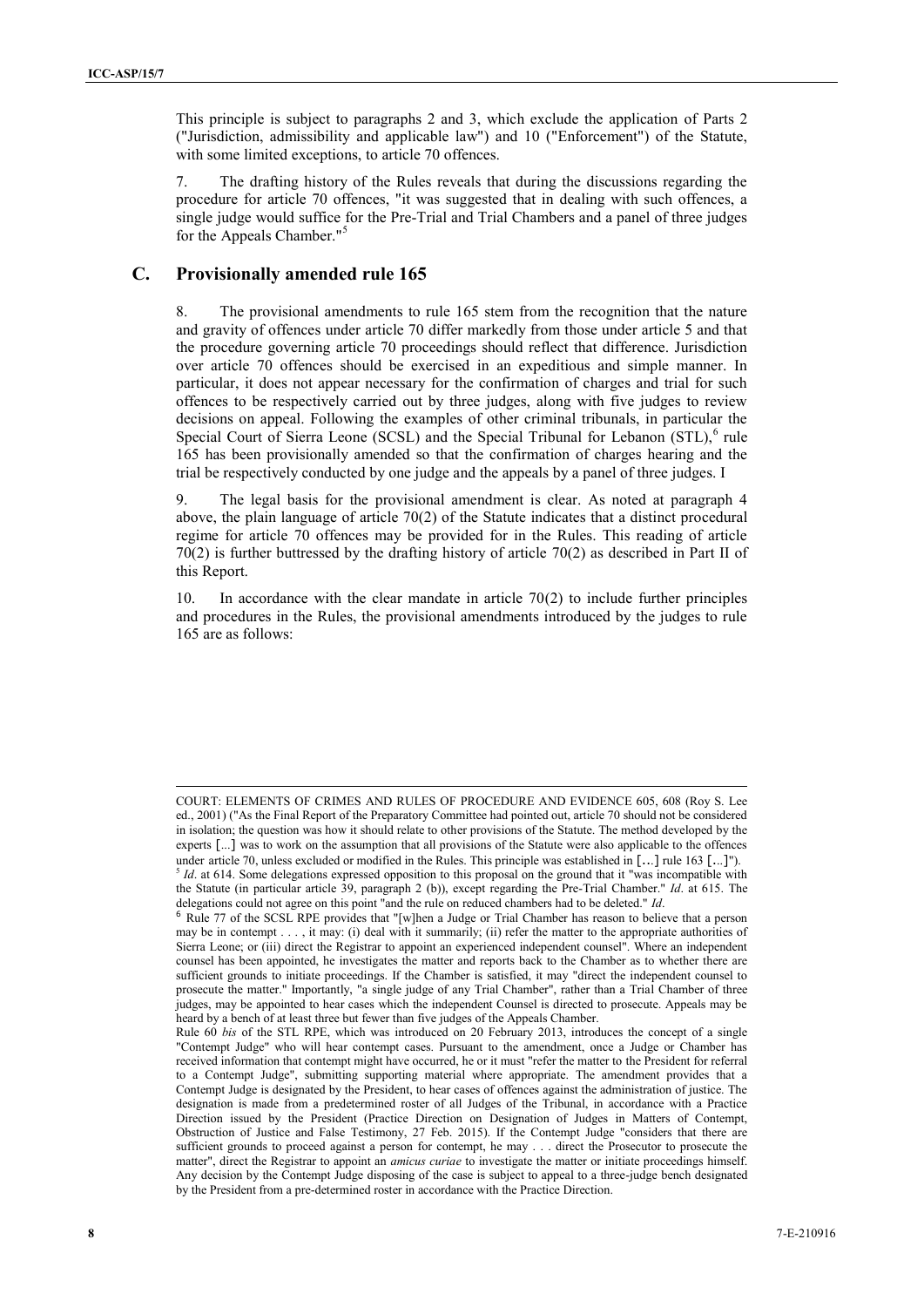| Original rule 165                                                                                                                                                                                                                        | Provisional rule 165                                                                                                                                                                                                                                                                                                                                                                                                                                                                                                                                                                                             |
|------------------------------------------------------------------------------------------------------------------------------------------------------------------------------------------------------------------------------------------|------------------------------------------------------------------------------------------------------------------------------------------------------------------------------------------------------------------------------------------------------------------------------------------------------------------------------------------------------------------------------------------------------------------------------------------------------------------------------------------------------------------------------------------------------------------------------------------------------------------|
| <b>Rule 165</b><br>Investigation, prosecution and trial                                                                                                                                                                                  | <b>Rule 165</b><br>Investigation, prosecution, trial and appeal                                                                                                                                                                                                                                                                                                                                                                                                                                                                                                                                                  |
| 1. The Prosecutor may initiate and conduct<br>investigations with respect to the offences<br>defined in article 70 on his or her own initiative,<br>on the basis of information communicated by a<br>Chamber or any reliable source.     | 1. The Prosecutor may initiate and conduct<br>investigations with respect to the offences defined<br>in article 70 on his or her own initiative, on the<br>basis of information communicated by a Chamber<br>or any reliable source.                                                                                                                                                                                                                                                                                                                                                                             |
| 2. Articles 53 and 59, and any rules thereunder,<br>shall not apply.                                                                                                                                                                     | 2. Articles $39(2)(b)$ , 53, $57(2)$ , 59, $76(2)$ and<br>$82(1)(d)$ , and any rules thereunder, shall not apply.<br>A Chamber composed of one judge from the Pre-<br>Trial Division shall exercise the functions and<br>powers of the Pre-Trial Chamber from the moment<br>of receipt of an application under article 58. A<br>Chamber composed of one judge shall exercise the<br>functions and powers of the Trial Chamber, and a<br>panel of three judges shall decide appeals. T he<br>procedures for constitution of Chambers and the<br>panel of three judges shall be established in the<br>Regulations. |
| 3. For purposes of article 61, the Pre-Trial<br>Chamber may make any of the determinations<br>set forth in that article on the basis of written<br>submissions, without a hearing, unless the<br>interests of justice otherwise require. | 3. For purposes of article 61, the Pre-Trial<br>Chamber, as constituted under sub-rule 2, may<br>make any of the determinations set forth in that<br>article on the basis of written submissions, without<br>a hearing, unless the interests of justice otherwise<br>require.                                                                                                                                                                                                                                                                                                                                    |
| 4. A Trial Chamber may, as appropriate and<br>taking into account the rights of the defence,<br>direct that there be joinder of charges under<br>article 70 with charges under articles 5 to 8.                                          | 4. The Trial Chamber seized of the case from<br>which the article 70 proceedings originate may, as<br>appropriate and taking into account the rights of<br>the defence, direct that there be joinder of charges<br>under article 70 with charges in the originating<br>case. Where the Trial Chamber directs joinder of<br>charges, the Trial Chamber seized of the<br>originating case shall also be seized of the article<br>70 charge(s). Unless there is such a joinder, a case<br>concerning charges under article 70 must be tried<br>by a Trial Chamber composed of one judge.                            |

11. Provisional rule 165 is consistent with the other rules contained in section 1of chapter 9 of the Rules. Rule 163(1) provides that "[u]nless otherwise provided in [...] rules 164 to 169, the Statute and the Rules shall apply *mutatis mutandis* to the Court's investigation, prosecution and punishment of offences defined in article 70." In other words, rule 163(1) provides that relevant provisions of the Statute apply by default unless otherwise displaced by the rules governing article 70 offences. A plain reading of this provision fails to indicate any tension with the provisional amendments. Rather, rule 163(1) reinforces the principle set forth in article 70(2) that the Rules will govern article 70 proceedings and clarifies that to the extent that there are any gaps in procedure, those gaps will be filled by the relevant provisions of the Statute.

12. It is further noted that the concept of a judge taking certain decisions alone is not new to the legal framework of the Court. Article 57(2)(b) of the Statute provides that "a single judge of the Pre-trial Chamber may exercise" a range of functions and powers of the Pre- Trial Chamber. With respect to trial proceedings, rule 132 *bis* provides that "a Trial Chamber may designate one or more of its members for the purposes of ensuring the preparation of the trial." In addition, pursuant to article 64(8)(b), the presiding judge of a Trial Chamber may also "give directions for the conduct of proceedings". With regard to the procedure in provisionally amended rule 165(2), constituting Pre-Trial and Trial Chambers composed of one judge is distinct from the procedure for the designation of a Single Judge.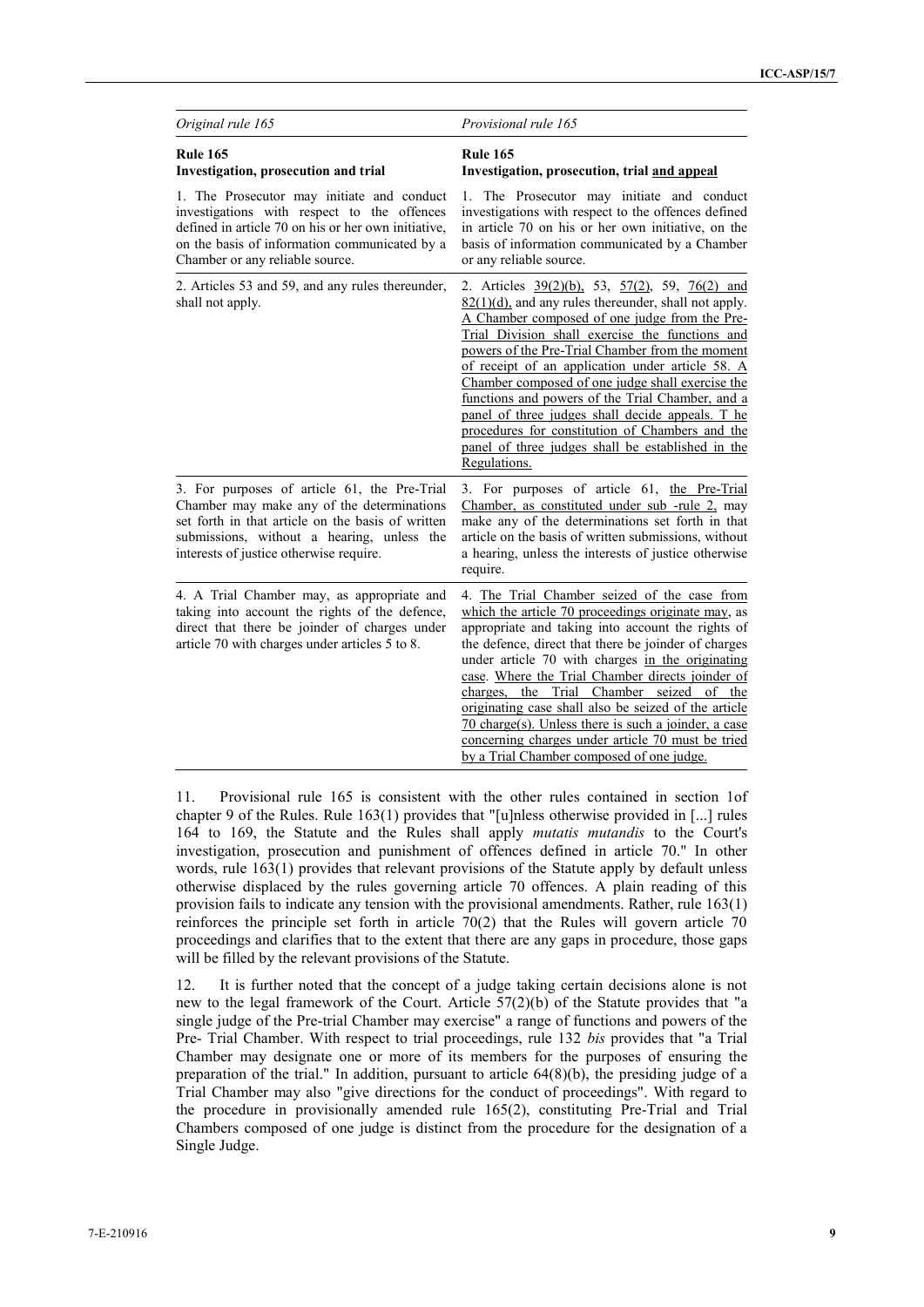13. The ACLT, as well as the judges of the Court, when analysing the proposal for amendment to rule 165, discussed the possible tension created between article 39 of the Statute and any proposal to reduce the number of judges hearing article 70 proceedings. It was agreed that article 70(2) allowed for certain Rules amendments for article 70 proceedings which derogate from the procedures set out in the Statute. The original rule already derogated from the procedures set out in the Statute by removing the requirement for holding a confirmation hearing. It was considered that reducing the number of judges required to hear article 70 proceedings was possible if both articles  $39(2)(b)$  and  $57(2)$  of the Statute were added to rule 165(2) of the Rules.

14. It was also considered that removing the separate sentencing hearing procedure under article 76 and leave to appeal procedures from article 70 proceedings would further expedite article 70 proceedings and allow for more resources to be diverted to the article 5 proceedings which form the core of the Court's mission. Even with these amendments, it was discussed that the Trial Chamber of one judge could still allow for a separate sentencing hearing under article 76 if circumstances warranted such a hearing.

### **D. Amendment to the Regulations of the Court**

15. The second paragraph of provisional rule 165 provides that "[t]he procedures for constitution of Chambers and the panel of three judges shall be established in the Regulations".

16. The judges of the Court considered that it was prudent to propose changes to the Rules only to the extent that such changes were strictly necessary. Accordingly, it was considered that the details of the modalities for the composition of Chambers of one judge and the panel of three judges in article 70 proceedings should be included in the Regulations.

17. The judges have, accordingly, added a section 5, entitled "Offences against the administration of justice" to Chapter 3 of the Regulations, which deals with "Proceedings before the Court". Within this section, the judges have added regulation 66 *bis*, which provides:

### **Regulation 66** *bis* **Constitution of Chambers and the panel of three judges**

1. The President of the Pre-Trial Division, at the request of the Pre-Trial Chamber seized of the relevant situation, shall constitute, in accordance with rule 165(2), a Chamber composed of one judge from the Pre-Trial Division to exercise the functions and powers of the Pre- Trial Chamber from the moment of receipt of an application under article 58 with respect to offences defined in article 70.

2. The Presidency shall constitute, in accordance with rule 165(2), a Chamber composed of one judge to exercise the functions and powers of the Trial Chamber, and a panel of three judges to decide appeals with respect to offences defined in article 70. This provision shall not apply in the event of a joinder of charges pursuant to rule 165(4).

18. Consistently with the Presidency's responsibility for the proper administration of the Court, set out in article  $38(3)(a)$  of the Statute,<sup>7</sup> the Presidency is responsible for constituting a Trial Chamber composed of one judge and a panel of three judges to decide appeals for article 70 proceedings. However, as regards pre-trial proceedings, it was noted that the Presidency does not assign cases - only situations - to Pre-Trial Chambers. Additionally, since the pre-trial judges will be the first to be aware of the initial stages of an article 70 investigation (which may occur under seal), for pre-trial proceedings, the President of the Pre-Trial Division will constitute a Pre-Trial Chamber composed of one judge to issue a warrant of arrest or summons to appear and hear the entire confirmation phase of the proceedings.

<sup>7</sup> See also rule 130 of the Rules and regulation 46 of the Regulations.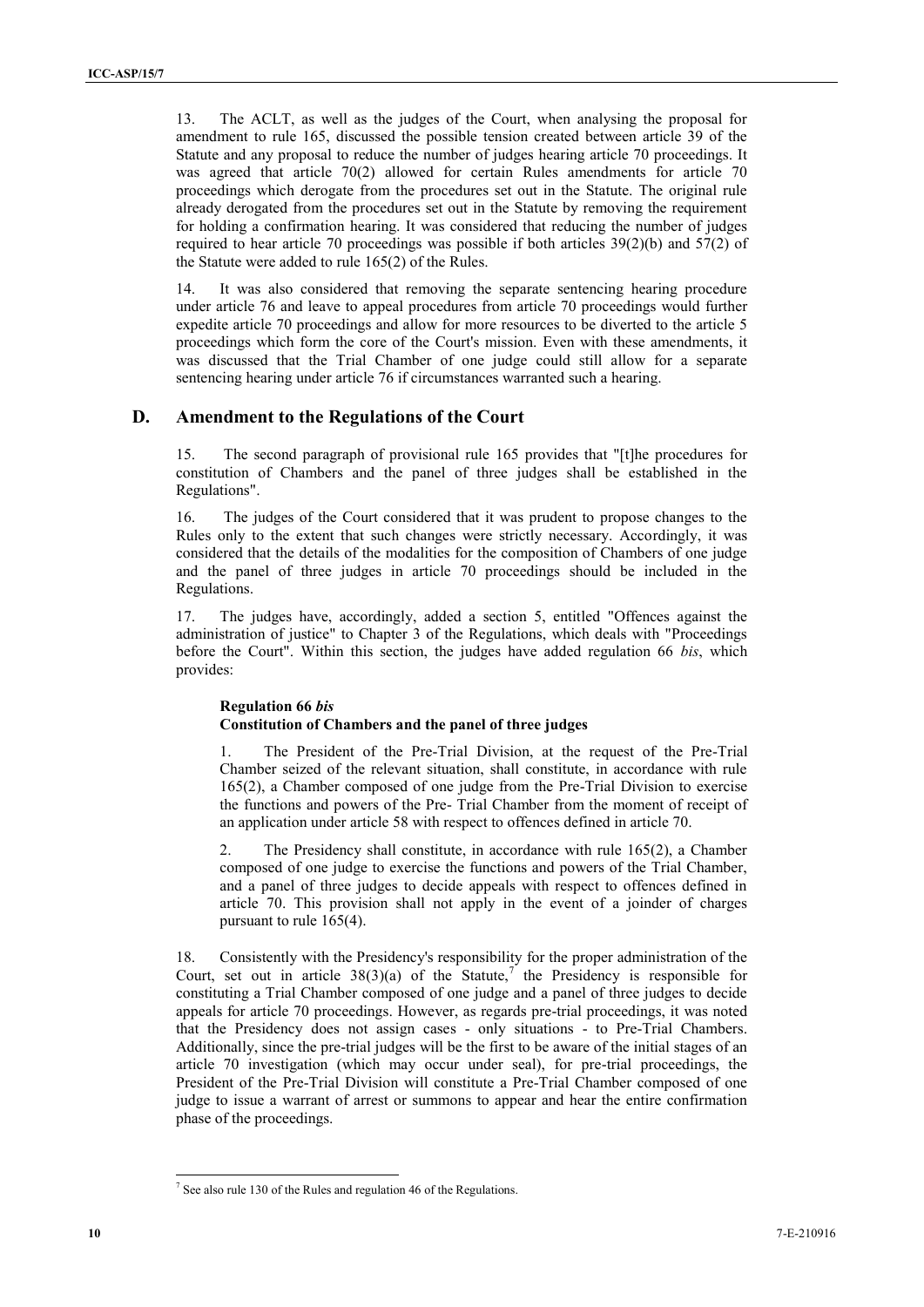## **E. Urgency of the amendments**

19. The judges have adopted provisional rule 165 in accordance with the provision in article 51(3) of the Statute that: "[a]fter the adoption of the Rules of Procedure and Evidence, in urgent cases where the Rules do not provide for a specific situation before the Court, the judges may, by a two-thirds majority, draw up provisional Rules to be applied until adopted, amended or rejected at the next ordinary or special session of the Assembly of States Parties".

20. Considering that the Court has now been called upon to exercise its jurisdiction over offences against the administration of justice under article 70, the judges considered that the current resource constraints facing the judiciary rendered it urgent that the amendment to rule 165 be provisionally adopted. The pool of judges available to deal with all situations and cases before the Court is limited and as the Court proceeds with an increased number of active trials in article 5 proceedings, it is no longer sustainable for article 70 proceedings to demand the same resource commitment as article 5 proceedings. Current financial constraints call for a procedural framework allowing for a more flexible and efficient allocation of judicial resources. Such increased flexibility must be immediately available, as the Court has already reached the critical juncture at which it will be unable to allocate the required judicial resources to article 70 proceedings.

21. Accordingly, the judges considered that the necessary conditions of urgency existed to warrant recourse to the procedure outlined in article  $51(3)$  of the Statute. Therefore, they decided to draw up this provisional rule and apply it in accordance with that provision, as well as article 51 (4) of the Statute.

## **F. Conclusion**

22. The judges of the Court consider that provisional rule 165 of the Rules and regulation 66 *bis* of the Regulations constitute a fair and efficient manner to address offences against the administration of justice arising under article 70 of the Statute. Most importantly, provisional rule 165 ensures that the rights of accused persons, as set out in article 67 of the Statute, are safeguarded and maintains the essential structure of a multilevel hearing by an independent and impartial body with the opportunity for appellate review. Provisional rule 165 ensures that the Court is able to focus its judicial resources on article 5 proceedings, although without sacrificing the fairness of article 70 proceedings. As is foreseen in article 51(3) of the Statute, provisional rule 165 is hereby transmitted to the ASP for its adoption, amendment or rejection in accordance with that article.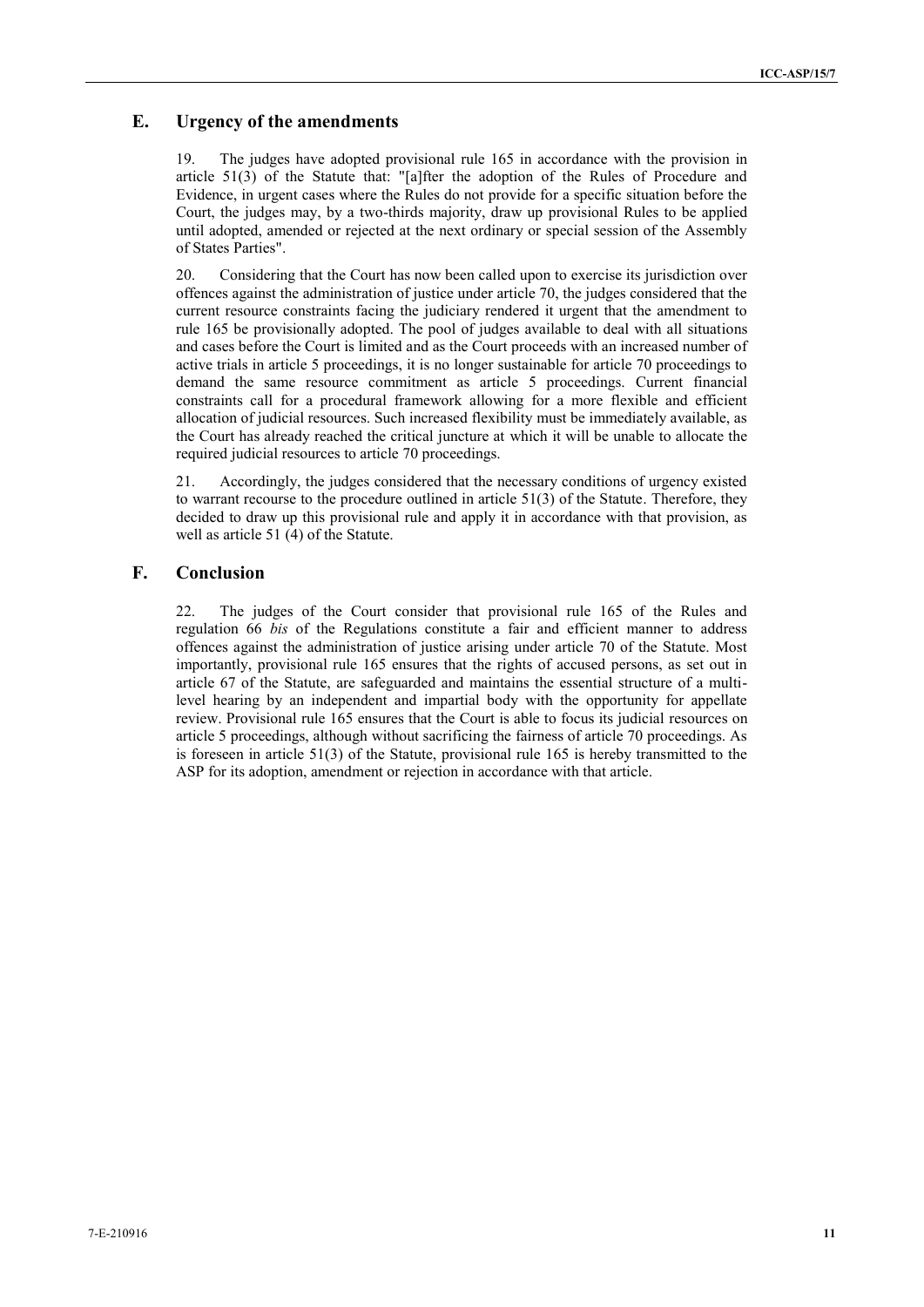## **Annex III**

# **Letter from the Attorney General of Kenya to the President of the Assembly, dated 17 March 2016**

### Your Excellency,

The Government of the Republic of Kenya ("GoK") has the honour to address this letter to you regarding the recent provisional amendments made to rule 165 of the Rules of Procedure and Evidence ("Rules") by the judges of the International Criminal Court ("ICC' or "Court"), purportedly acting in plenary and under the powers set out in article 51 (3) of the Rome Statute ("Statute"). The GoK respectfully submits that these provisional amendments are *ultra vires* and wishes to notify the Court of its formal and principled objection thereto.

As is apparent from the terms of article 51 of the Statute, the drafters intended that, in contrast to the position at the *ad hoc* tribunals, legislative power at the ICC remain primarily with States. To give effect to this intention but, at the same time, to ensure a measure of flexibility, article 51 (3) of the Statute provides that judges may only draw up provisional rules in: (i) "urgent cases"; and (ii) "where the Rules do not provide for a specific situation before the Court". Further, article 51 (4) requires that provisional rules be consistent with the Statute. As explained more fully below, the GoK respectfully submits that these three conditions were not satisfied when the judges provisionally amended rule 165 on 10 February 2016.

*First*, the GoK submits that the provisional amendments were not necessitated by urgency. The GoK understands that the proposal for a reduced number of judges to address article 70 offences at each of the pre-trial, trial and appeal phases was discussed by the judges at the Nuremberg retreat in June 2015 and, thereafter, sent to the Advisory Committee on Legal Texts in July 2015. Therefore, the fact that the issue was known and the proposed solution identified, at the latest, in June last year but was not considered sufficiently urgent to warrant a proposal being submitted to the session of the Assembly of States Parties ("ASP") held in November 2015 demonstrates that the urgency condition has not been satisfied. This is particularly so when, according to the information publicly available, there has been no change in circumstance between November 2015 and February 2016 which would require the judges to exercise their exceptional legislative power, *e.g.,* no new cases or Situations have come before the Court in this limited period. In these circumstances, the GoK submits that the proposed amendments should have been submitted in the normal manner to the Court's primary legislative body, the ASP, for consideration at its next session.

*Second*, the GoK submits that recourse should not have been made to article 51 (3) to provisionally amend rule 165 because the Rules do provide for the specific situation before the Court.

Chapter 9 of the Rules deals with "Offences and misconduct against the Court". Rule 163(1), which forms part of Chapter 9, states that "[u]nless otherwise provided in subrules 2 and 3, rule 162 and rules 164 to 169, the Statute and the Rules shall apply *mutatis mutandis* the Court's investigation, prosecution and punishment of offences defined in article 70." This Rule is important because it clarifies that, to the extent there are any perceived gaps in the procedure to be followed in article 70 proceedings as laid out in the Rules, those gaps should be filled in the first instance by the relevant provision of the Statute. This is common sense given that the Statute has primacy in the Court's legal framework.

Therefore, while the Rules are silent on the number of judges required to conduct article 70 proceedings, this purported gap is addressed by article 39 (Chambers) of the Statute. Therefore, the Rules and the Statute read in combination do provide for the specific situation, namely the composition of the bench at all stages of article 70 proceedings.

Applying the same logic, removing the separate sentencing hearing procedure under article 76 and the leave to appeal procedures under article 82(1) (d) from article 70